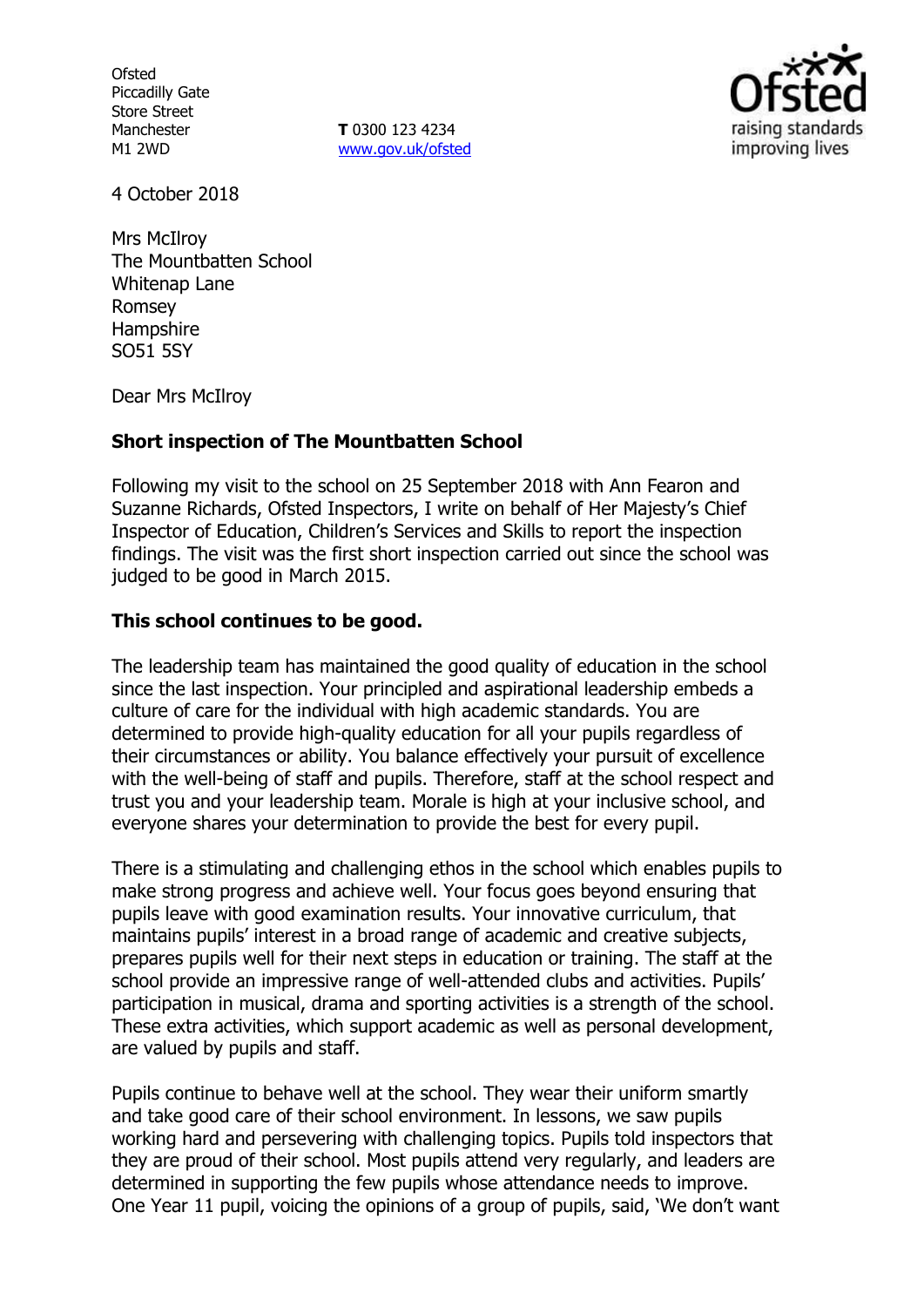

to leave, the teachers are so nice and want to help us.' In another meeting pupils told us, 'We really like it here, we are doing much better now we are here.'

Since the last inspection, leaders have developed effective systems to monitor the quality of teaching closely and to check how well it contributes to strong progress. As a result, leaders know the many strengths of the school, including the very impressive progress made by pupils in mathematics and science. You also know where you can make further improvement, such as helping pupils with additional specific needs to make faster progress.

Leaders use effective systems to access and track pupils' progress regularly. This ensures that any pupils at risk of falling behind are quickly spotted. A wide range of effective additional help is then provided to help pupils who need to catch up.

Governors provide strong challenge and support to you and other leaders. They visit the school regularly and analyse pupils' achievement thoroughly. They understand well the school's strengths, but are also aware of those areas where there is room for improvement, such as the progress of some boys in English. Governors take a professional and reflective approach to their roles, for example by attending relevant up-to-date training. They are ambitious for the school and actively support leaders to secure funds to improve the school environment.

Parents and pupils speak highly of the school, and most parents who responded to Ofsted's online questionnaire, Parent View, said that they would recommend the school to other parents. One observed that, 'There is lots of support at every stage, amazing opportunities for academic and sports trips as well as amazing music and drama.'

# **Safeguarding is effective.**

Governors and the leadership team ensure that safeguarding arrangements are fit for purpose and meet statutory requirements. Records are detailed, up to date and of a high quality. Before appointing staff, leaders carry out all the required employment checks. All staff and governors are trained effectively on how to keep pupils safe from abuse, sexual exploitation, and in the 'Prevent' duty.

A dedicated and highly skilled team of staff works with determination and sensitivity, alongside pupils, parents and external agencies to support the more vulnerable pupils. All staff monitor closely pupils' welfare.

The curriculum prepares pupils well for managing their own safety. Carefully structured activities in lessons, tutor time and assemblies support pupils' personal development effectively. Leaders are rightly planning activities to develop further pupils' understanding of the potential dangers of radicalisation and extremism. The pupils who inspectors spoke to have a good understanding of staying safe, and appreciate the support given by staff.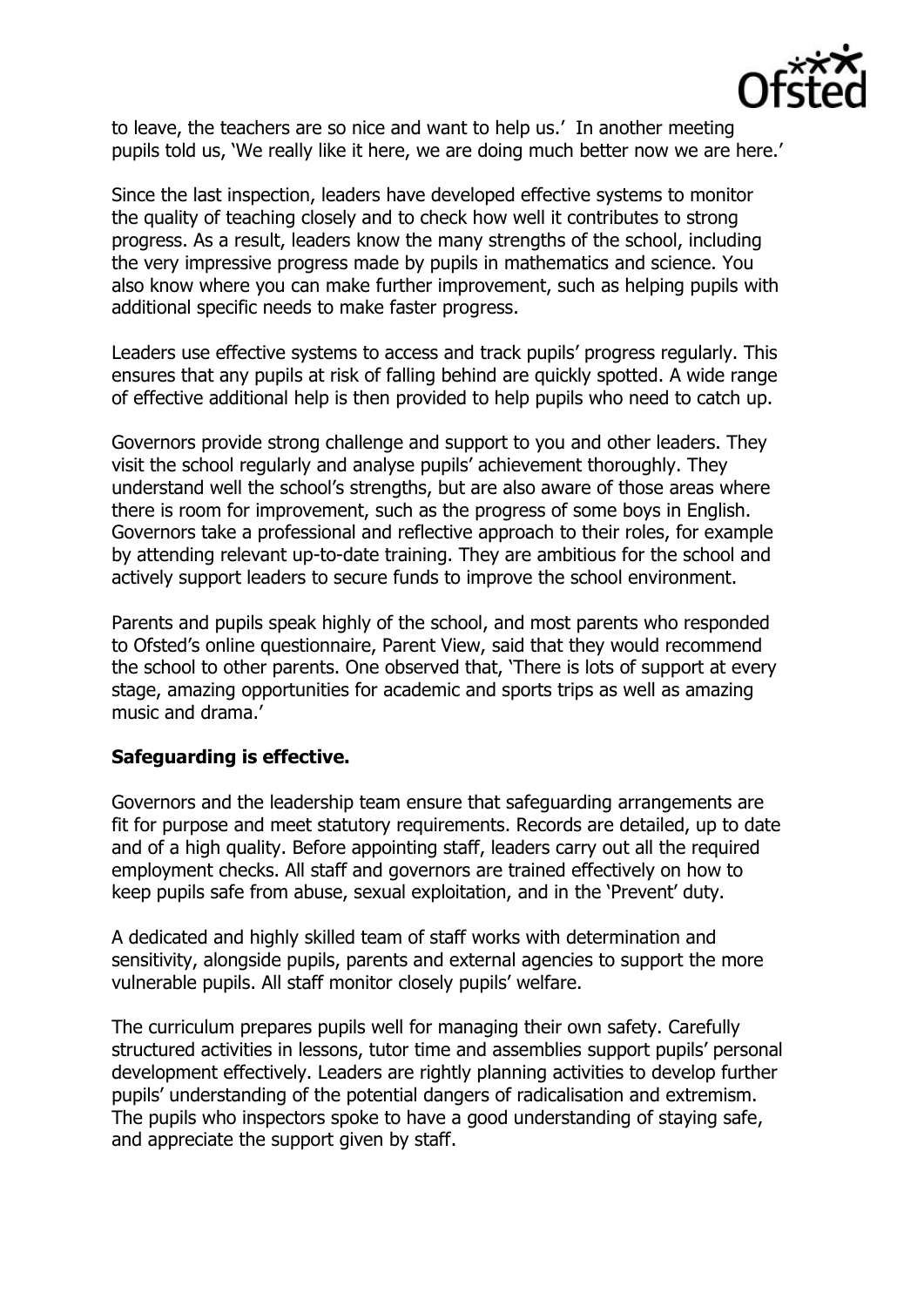

# **Inspection findings**

- During the inspection, my colleagues and I focused on the following lines of enquiry: how effectively leaders are improving pupils' progress in English; how effectively leaders have responded to the last inspection by improving the progress of pupils in mathematics; and the extent to which the progress of disadvantaged pupils is improving.
- After the English GCSE results dropped in 2017, you acted effectively to improve the rate of progress of pupils in English. There are well-judged plans in place to improve teaching and learning for all pupils in English. Leaders' current assessments, and work that inspectors saw in books and lessons, show that pupils now make stronger progress in English. Pupils in key stage 4 who need additional help are given the support that they need to achieve well in their English GCSE examinations. As a result, English GCSE results improved overall in 2018, and girls achieved impressive results. However, a small group of boys did not make the same strong progress. You are now, rightly, working to ensure that all boys make rapid progress in English.
- At the time of the last inspection, you were asked to improve pupils' progress in mathematics. You have improved the quality of teaching and learning in mathematics, as seen in the very strong progress made by pupils in recent years. The work that inspectors saw in pupils' books, evidence gathered during visits to lessons, and leaders' apparently reliable current assessments all indicate that pupils continue to make impressive progress in mathematics.
- You use the pupil premium grant wisely to support the academic and personal development of disadvantaged pupils. Governors evaluate rigorously the effectiveness of leaders' actions to improve the progress of vulnerable pupils. For example, disadvantaged pupils in Year 8 are given effective help from external mentors. The progress of disadvantaged pupils is tracked regularly, and teachers give effective, appropriate help if a pupil's progress slows. As a result, leaders' current assessment information and the work we saw in lessons show that the progress of most disadvantaged pupils is now sound. However, there are a few pupils whose circumstances make them particularly vulnerable and whose progress remains weak. Your determined efforts to improve their academic progress are yet to be realised.

# **Next steps for the school**

Leaders and those responsible for governance should ensure that:

- $\blacksquare$  recent improvements in teaching English continue to accelerate the progress of boys to match the strong progress made by girls
- $\blacksquare$  teachers continue to strengthen the support given to the small group of pupils whose circumstances make them particularly vulnerable, so that their achievement and attendance improve.